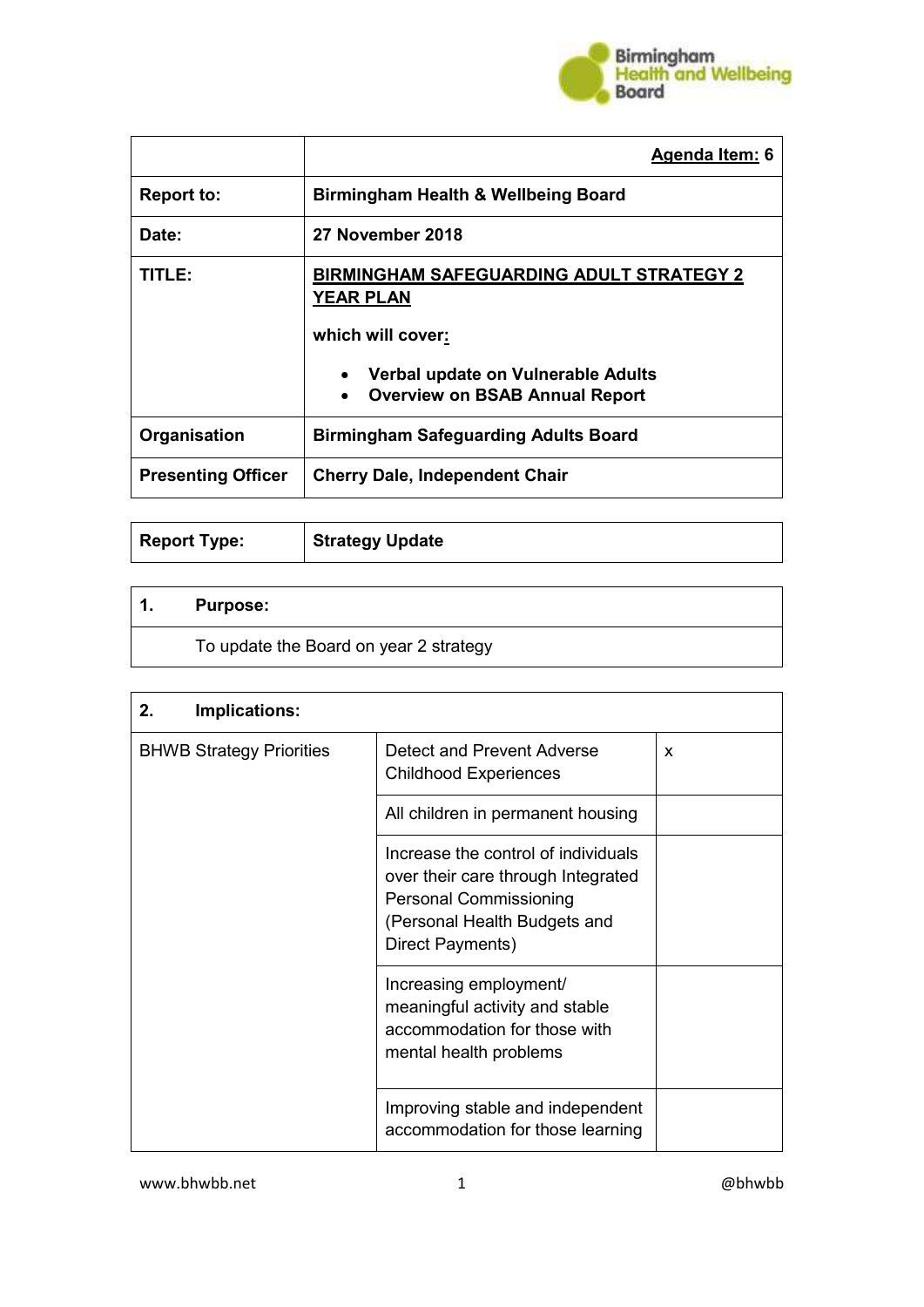

|                                                | disability                                                    |   |
|------------------------------------------------|---------------------------------------------------------------|---|
|                                                | Improve the wellbeing of those<br>with multiple complex needs | X |
|                                                | Improve air quality                                           |   |
|                                                | Increased mental wellbeing in the<br>workplace                |   |
| Joint Strategic Needs Assessment               |                                                               |   |
| Joint Commissioning and Service Integration    |                                                               |   |
| Maximising transfer of Public Health functions |                                                               |   |
| Financial                                      |                                                               |   |
| <b>Patient and Public Involvement</b>          |                                                               | X |
| Early Intervention                             |                                                               | X |
| Prevention                                     |                                                               | X |

#### **3. Recommendations**

To note the updated year 2 strategy

To seek the Board's support with its priorities

 To seek the Board's support for a joint position statement on supporting vulnerable people within Birmingham – with the ambition to prevent exploitation, neglect and abuse

To note the BSAB Annual Report 2017-18

### **4. Background**

This is year 2 of a 2-year BSAB strategy.

 This strategy and The Annual Report are two of 3 statutory requirements for all Safeguarding Adults Boards, placed on them by the Care Act 2014.